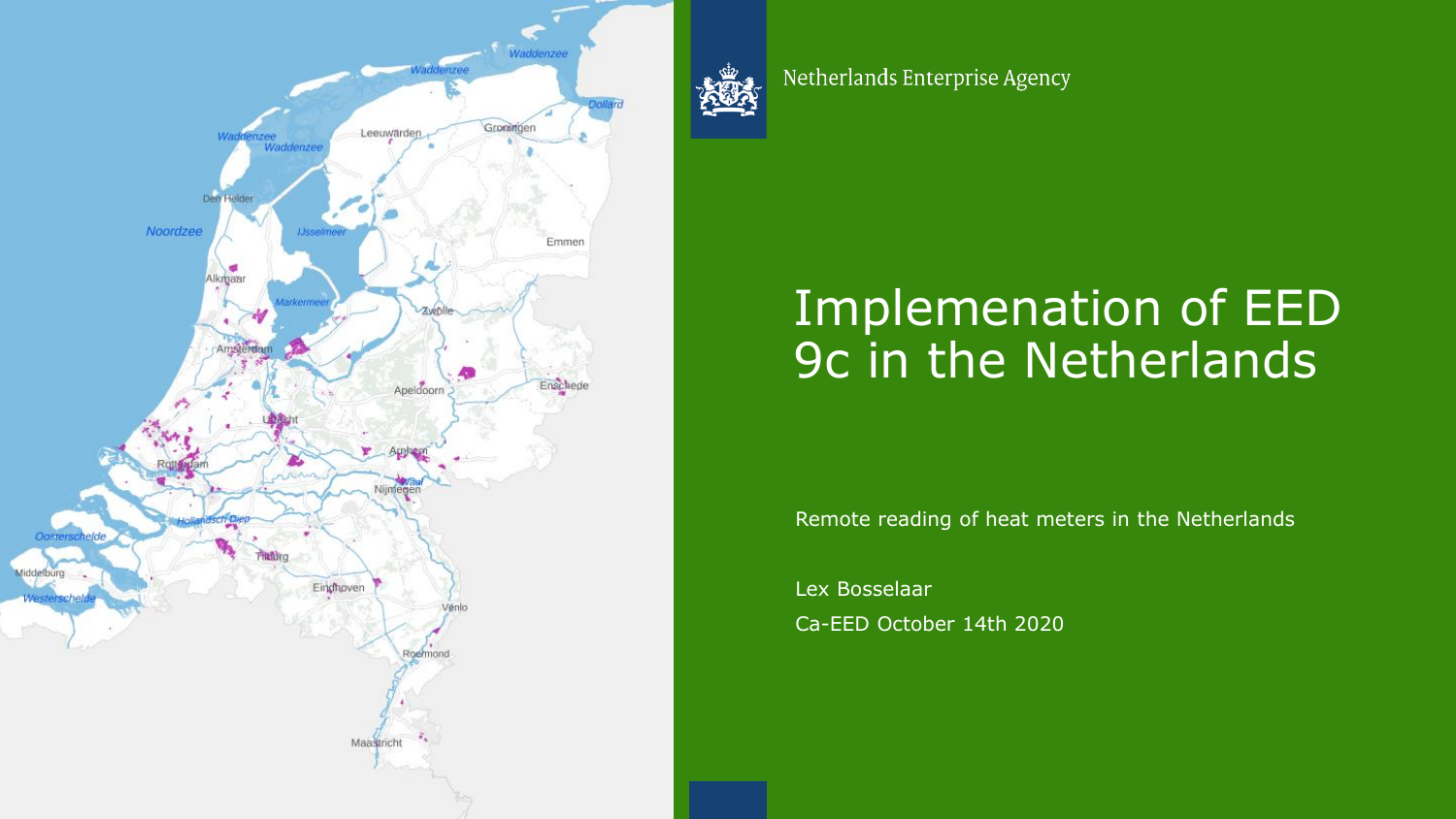

## Heat distribution in the Netherlands

- › 400.000 buildings connected to DH (5% of all houses)
- › Ca. 450.000 apartments with submetering
- › 30% renewable heat in DH
- › Growth of DH expected
- › 10% of heat meters is remote readable
- › 80-90% of heat cost allocators is remote readable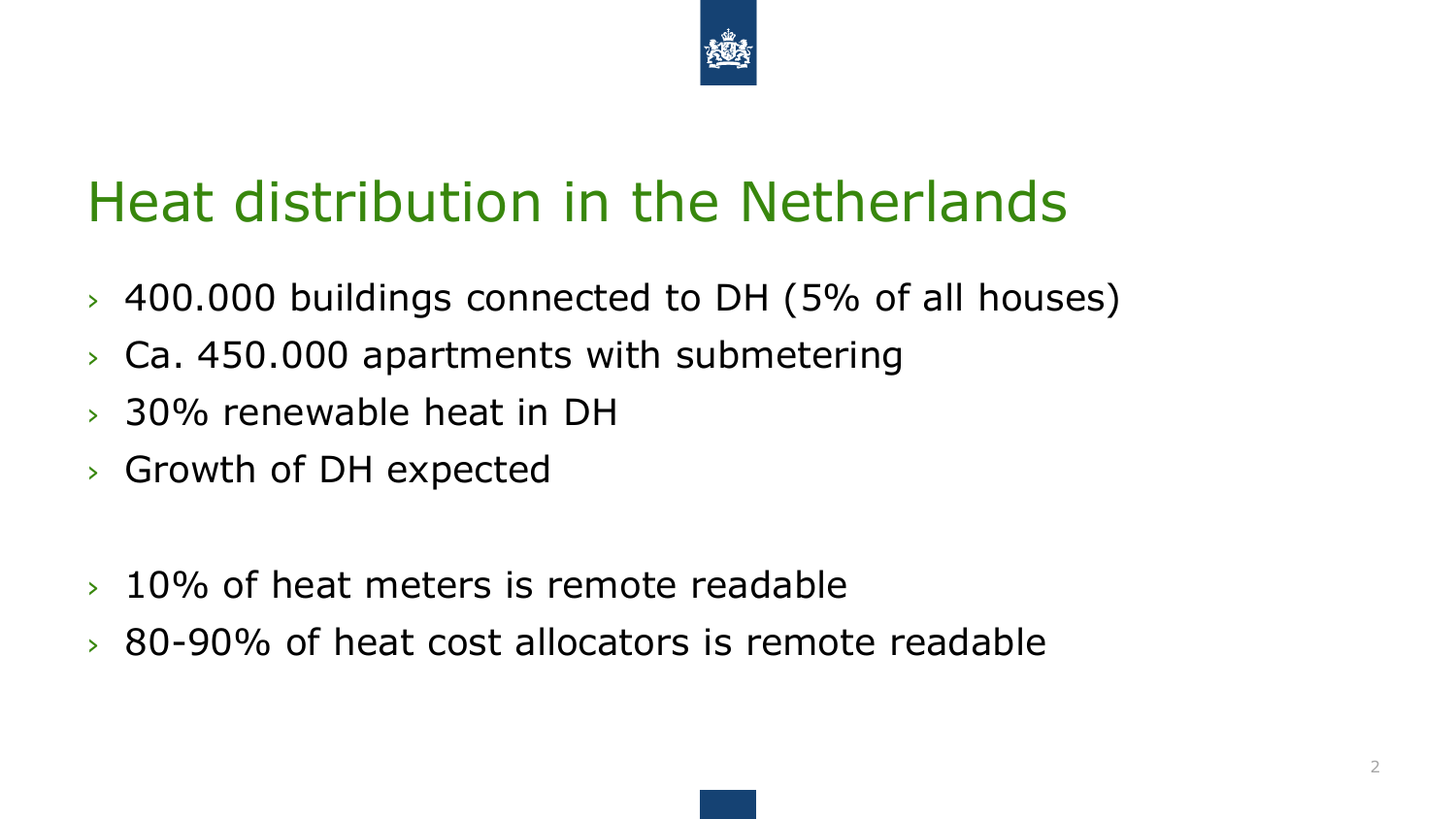

## Implementation EED art 9c remote reading

- › Combination with article 9, 10 and 11
- › In several laws
	- Law implementation EED
	- Decree for implementation EED
	- Heat law
	- Decree remote reading (gas, electricity and heat)
	- Decree information on the invoice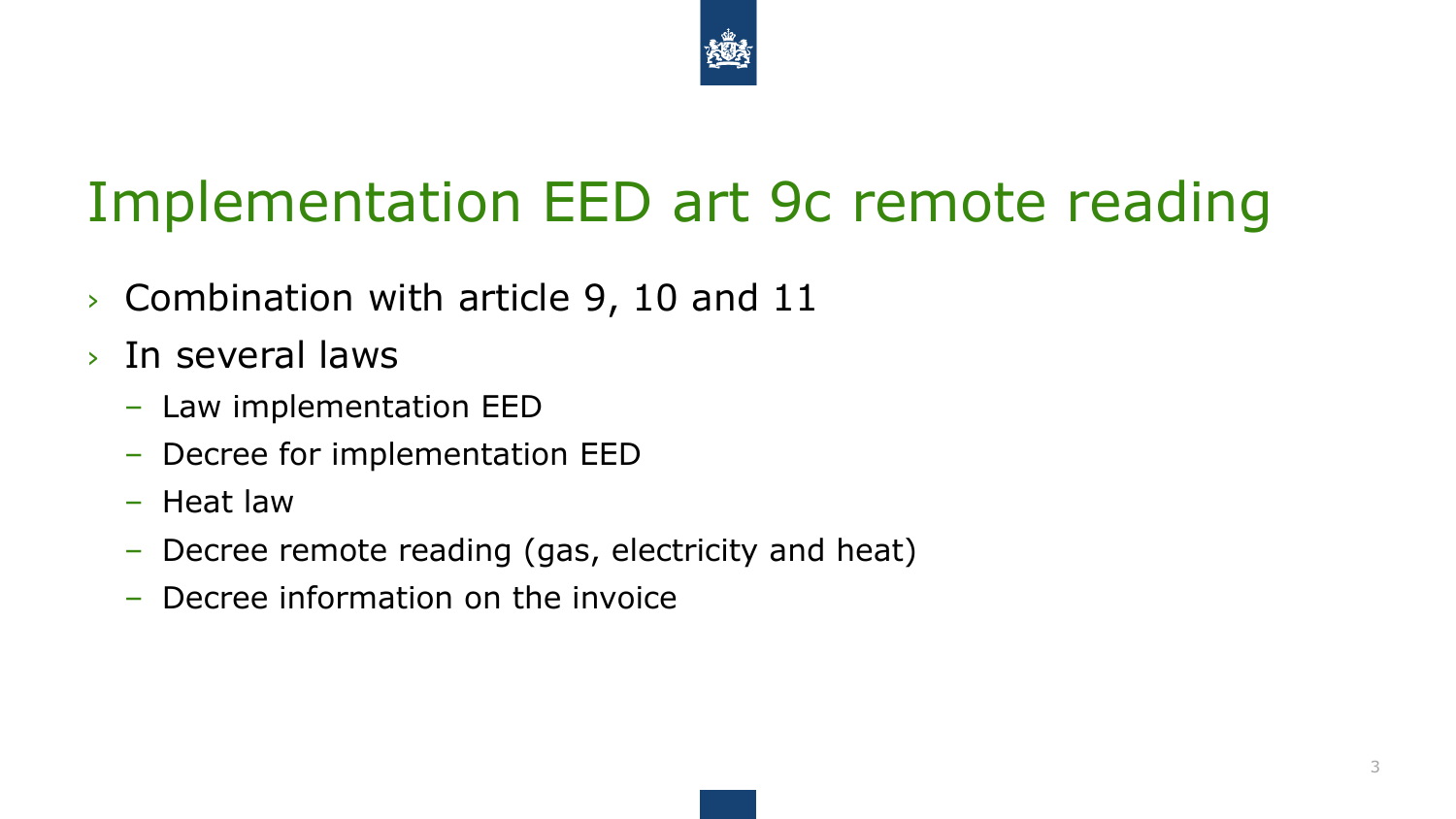

## **Changes**

- › Requirement for remote reading before 2027
- › Implement requirements for measuring cold
- › Set guideline for cost effectiveness
- › Requirements for information on the invoice
- › Define end users, final users etc.
- › Discussion about remote reading (250 m)

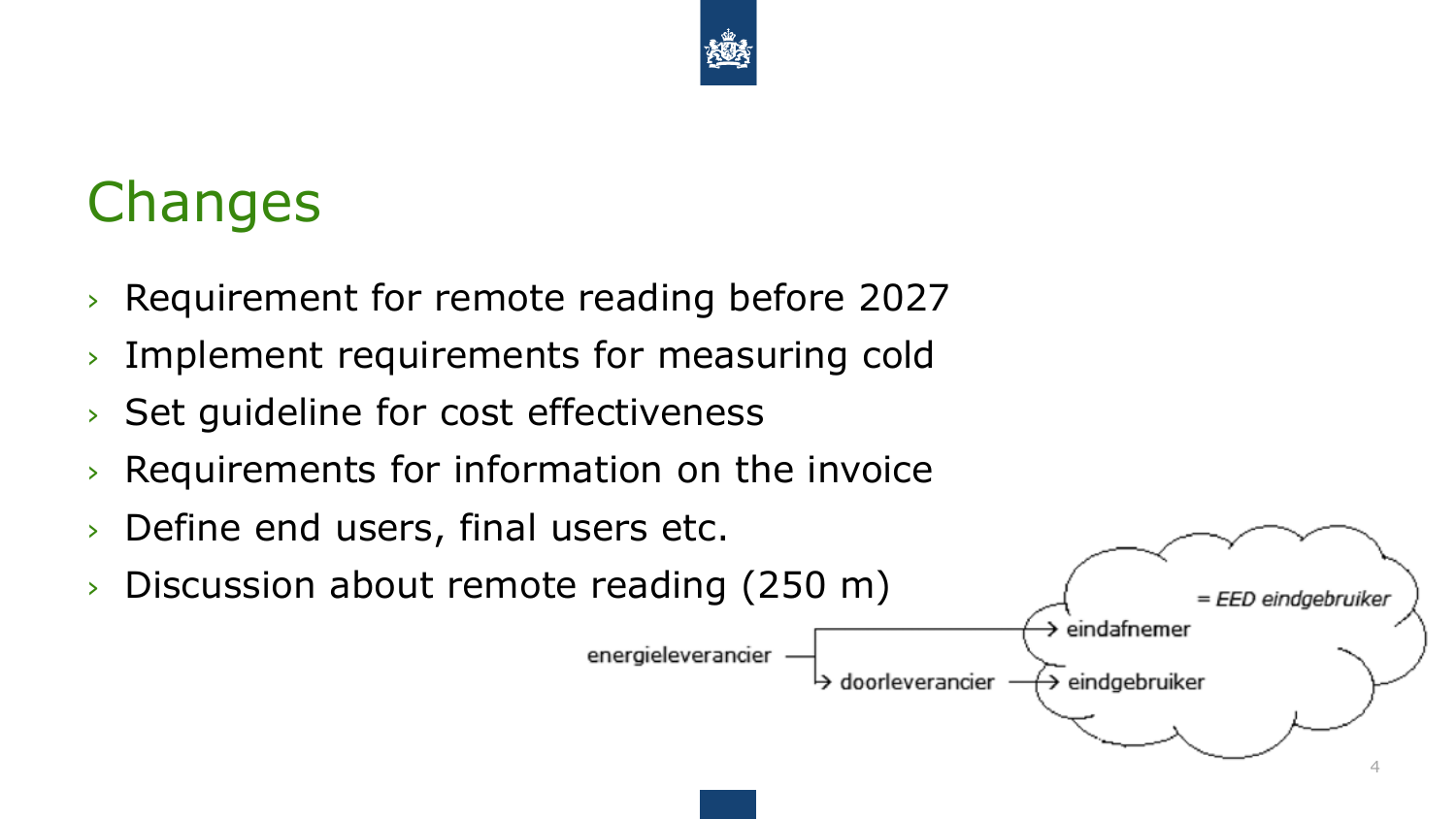

### **Status**

- › Laws and decrees are published
- › They will enter into force after decree of the King
- › Expected publication is this month
- $\rightarrow$  Deadline of January 1st 2027 is announced